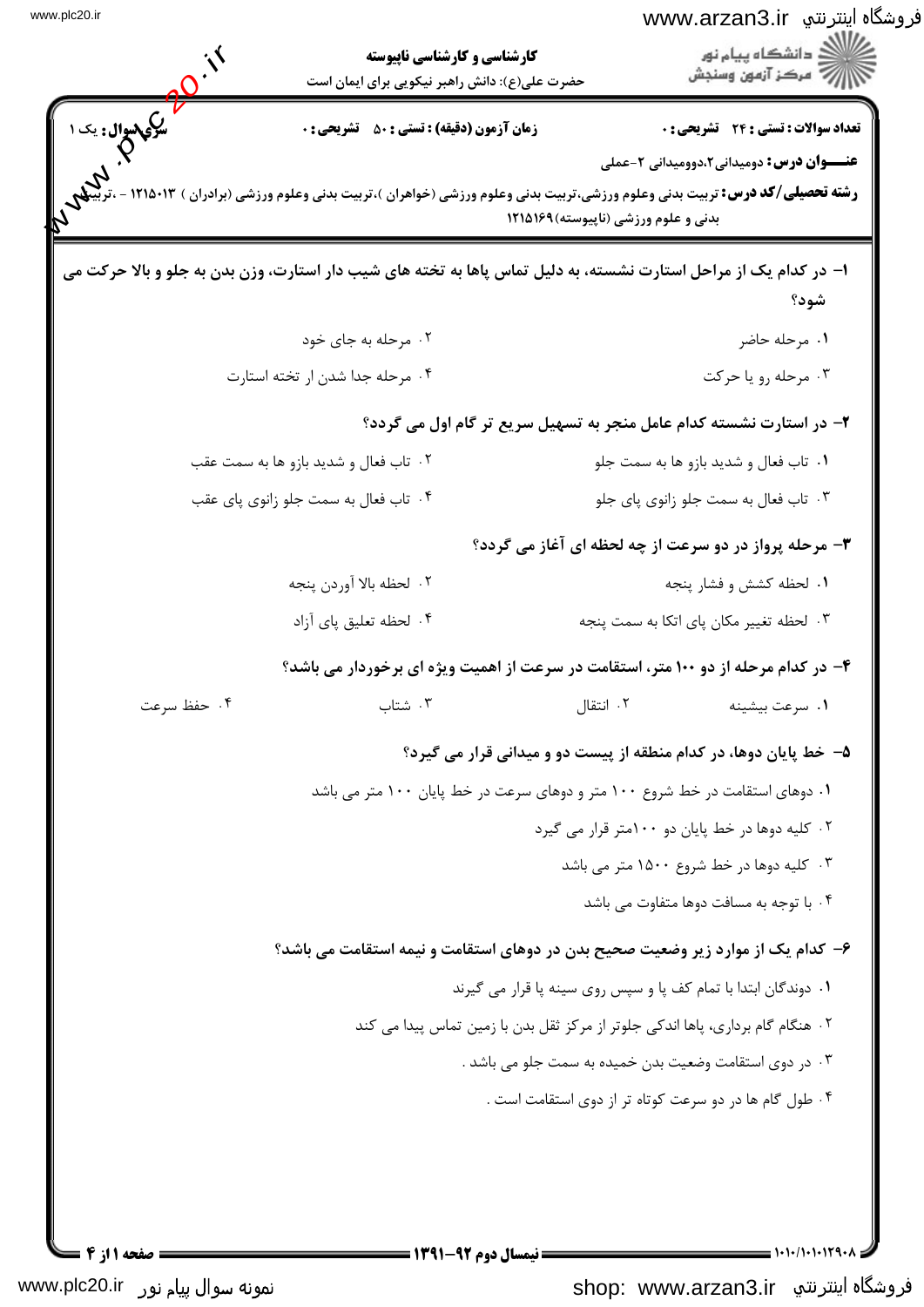| فروشگاه اینترنتي www.arzan3.ir |   |
|--------------------------------|---|
|                                | . |

| ڏ دانشڪاه پيام نور<br>-<br>- مرڪز آزمون وسنڊش                                                                                                                         |                      | <b>کارشناسی و کارشناسی ناپیوسته</b><br>حضرت علی(ع): دانش راهبر نیکویی برای ایمان است |                                  |
|-----------------------------------------------------------------------------------------------------------------------------------------------------------------------|----------------------|--------------------------------------------------------------------------------------|----------------------------------|
| تعداد سوالات : تستى : 24 گشريحى : 0                                                                                                                                   |                      | <b>زمان آزمون (دقیقه) : تستی : 50 ٪ تشریحی : 0</b>                                   | ما رکی سوال : ۱ یک<br>منگری مسلم |
| <b>عنـــوان درس:</b> دومیدانی2،دوومیدانی 2-عملی                                                                                                                       |                      |                                                                                      |                                  |
| <b>رشته تحصیلی/کد درس:</b> تربیت بدنی وعلوم ورزشی،تربیت بدنی وعلوم ورزشی (خواهران )،تربیت بدنی وعلوم ورزشی (برادران ) ۱۲۱۵۰۱۳<br>بدنی و علوم ورزشی (ناپیوسته) ۱۲۱۵۱۶۹ |                      |                                                                                      |                                  |
| ۷– کدام عبارت از قوانین صحیح در دوهای استقامت و نیمه استقامت می باشد؟                                                                                                 |                      |                                                                                      |                                  |
| ۰۱ در مسابقات پیاده روی در پیست، شرکت کننده با کسب اجازه از داور می تواند از مسابقه خارج و مجدداً باز گردد.                                                           |                      |                                                                                      |                                  |
| ۰۲ مقام برندگان براساس عبور هر قسمت از بدن دوندگان از خط پایان تعیین می گردد                                                                                          |                      |                                                                                      |                                  |
| ۰۳ ضخامت پاشنه کفش برای دوها حداکثر ۱۳ میلی متر می باشد                                                                                                               |                      |                                                                                      |                                  |
| ۰۴ برای مسافت های تا ۱۰۰۰۰ متر زمان یک صدم ثانیه قرائت و تا یک دهم ثانیه ثبت می گردد                                                                                  |                      |                                                                                      |                                  |
| ۸- در دو با مانع، مناسب ترین ًمحل قرار گیری مرکز ثقل پس از فرود کدام است؟                                                                                             |                      |                                                                                      |                                  |
| ۰۱ مرکز ثقل بالا و اندکی در جلوی پای راهنما                                                                                                                           |                      | ۰۲ مرکز ثقل پایین و اندکی عقب تر از پای راهنما                                       |                                  |
| ۰۳ مرکز ثقل بالا و اندکی عقب تر از پای راهنما                                                                                                                         |                      | ۰۴ مرکز ثقل پایین و اندکی در جلوی پای راهنما                                         |                                  |
| ۹- کدام گزینه از تخلف های اصلی پیاده روی می باشد؟                                                                                                                     |                      |                                                                                      |                                  |
| ٠١. بالا آوردن بيش از اندازه زانو                                                                                                                                     |                      | ۰۲ زانوي خم                                                                          |                                  |
| ۰۳ تاب جانبی لگن                                                                                                                                                      |                      | ۰۴ به سمت جلو خم شدن                                                                 |                                  |
| ∙ا− مهم ترین عامل تاثیر گذار بر مسافت یا ارتفاع پرش ها کدام گزینه می باشد؟                                                                                            |                      |                                                                                      |                                  |
| ۰۲ پرواز<br>۰۱ دورخیز                                                                                                                                                 |                      | ۰۳ جهش                                                                               | ۰۴ فرود                          |
| 11- كدام يك از اعمال ذيل نبايد در پرش ها انجام گيرد؟                                                                                                                  |                      |                                                                                      |                                  |
| ۰۱ افزایش تواتر گام در انتهای دورخیز                                                                                                                                  |                      | ۰۲ کاشتن فعال سینه پا                                                                |                                  |
| ۰۳ کشیده شدن کامل مفاصل پا، زانو و لگن در لحظه جهش                                                                                                                    |                      | ۰۴ کاهش سرعت در انتهای دورخیز                                                        |                                  |
| <b>۱۲</b> - ترتیب گام ها در پرش سه گام به چه صورت می باشد؟                                                                                                            |                      |                                                                                      |                                  |
| ۰۱ لی – لی – پرش                                                                                                                                                      |                      | ٢. گام – لي – پرش                                                                    |                                  |
| ۰۳ لی – گام – پرش                                                                                                                                                     |                      | ۴. لی - گام -لی - پرش                                                                |                                  |
| ۱۳- طول دورخیز برای مبتدیان و پرش کنندگان سه گام برجسته بین المللی بهترتیب چندگام می باشد؟                                                                            |                      |                                                                                      |                                  |
| ۰.۱ ۱۴ گام – ۱۵ گام                                                                                                                                                   |                      | ۰۲ کام – ۲۰ گام                                                                      |                                  |
| ۰۳ ۸ گام – بیشتر از ۱۵ گام                                                                                                                                            |                      | ۰۴ ۱۰ گام – بیشتر از ۲۰ گام                                                          |                                  |
|                                                                                                                                                                       |                      |                                                                                      |                                  |
|                                                                                                                                                                       |                      |                                                                                      |                                  |
| $\frac{1}{2}$ )+1+/1+1+179+1                                                                                                                                          | = نیمسال دوم ۹۲-۱۳۹۱ |                                                                                      | صفحه 12; 4                       |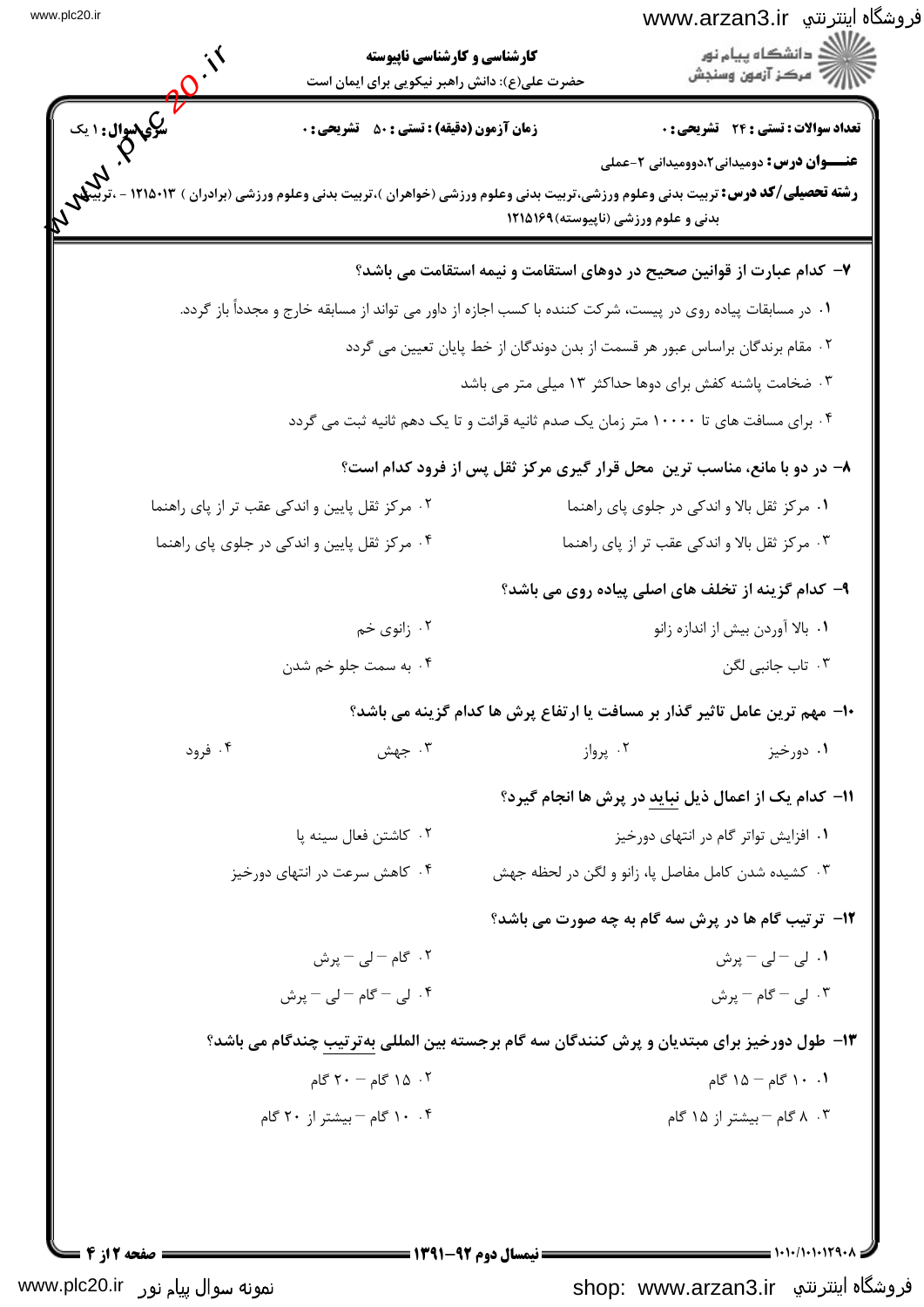## www.arzan3.ir